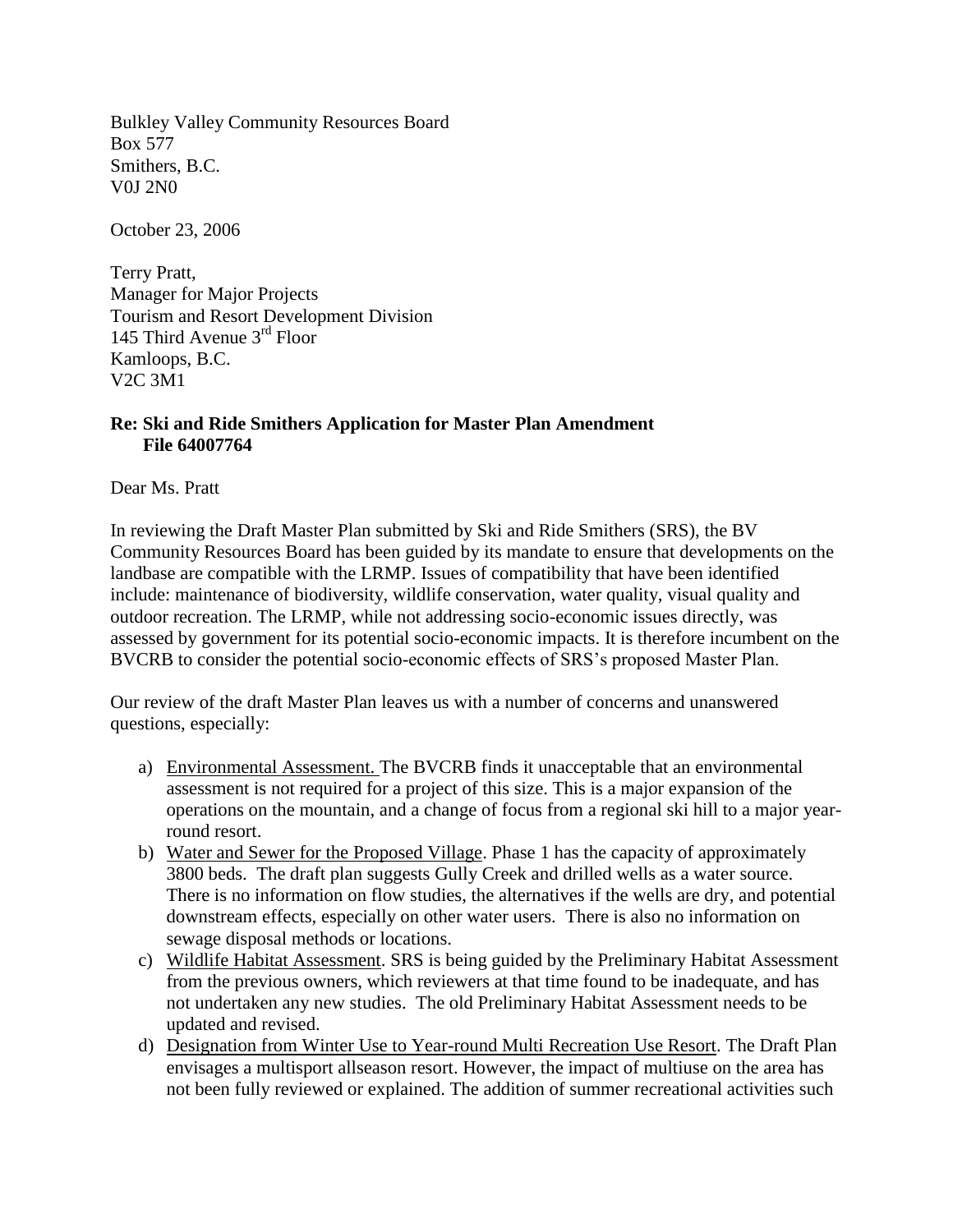as mountain biking, hiking, sightseeing and horseback riding will extend the footprint of activities well beyond the Controlled Recreation Area (CRA) and subsequently have a far greater impact on the environment than the skihill. These potential impacts need to be fully assessed.

- e) Socio-Economic Impact. In the absence of a comprehensible socio-economic assessment that includes social and economic costs as well as benefits, it is impossible to know whether this project is "good" for Smithers. Items such as upgrading the Hudson Bay Mountain road, the increase in traffic, additional power requirements and the impact on the community itself are not covered.
- f) Gondola Proposal. SRS has included a gondola from town in their Draft Plan and it is a cornerstone of their development. How will this be funded at approximately 11 million dollars? The company has indicated it would like the gondola to be publicly funded, without indicating it has had any consultation with the parties that would need to be involved.
- g) Visual Impact. The scenic viewscape of Hudson Bay Mountain is a key component of the identity of Smithers and highlighted in the LRMP. How the proposed resort development will look from the valley needs more critical examination to ensure that visual quality is not negatively impacted.
- h) Access to Alpine Areas. Phase 3 of the Draft Plan deals with the alpine ridge above Simpson's Gulch; however, access to this area is not addressed. The company needs to state its intentions regarding such access, bearing in mind that the LRMP specifically directs that no facilities or motor vehicles should be allowed on the Prairie outside of the existing ski boundary, and that the Hudson Bay Mountain sub-unit (10-2) will be used for Commercial Backcountry Recreation.
- i) Public Access Beyond and around the CRA. We acknowledge that changes to the Draft Plan have been made that reflects public comment received at the open house, but feel that further clarification is still needed. The Draft Plan states that access to the Prairie "shall not be unreasonably restricted", and also that some access may be restricted "when it relates to public safety, environmental considerations or a specific event that requires an admission fee, such as an outdoor concert." This is too ambiguous. The term "unreasonable" needs to be clearly defined to avoid arbitrary interpretation, and current provisions for public access must be maintained.
- j) Proposed Summer Grooming. The Draft Plan states that all runs will be "summer groomed". What this means is not defined. This is especially relevant in the alpine areas SRS is proposing to operate in. Soil and vegetation disturbance in alpine areas has a very long recovery time, can cause soil erosion, and have very negative visual effects. This term needs to be explicitly defined in The Plan.
- k) Avalanche Control. More detail on avalanche control, especially noise levels resulting from control operations is needed. Some recent avalanche control activities by another party on Hudson Bay Mountain resulted in unacceptable noise levels throughout the valley.

This draft Master Plan leaves too many questions unanswered for the BVCRB to be able to determine whether the direction in the LRMP is being followed. With a proposed development of this size, the beds alone numbering more than in there are residents in town of Smithers, there is potential for many negative effects as well as positive impacts. The BVCRB therefore feels that